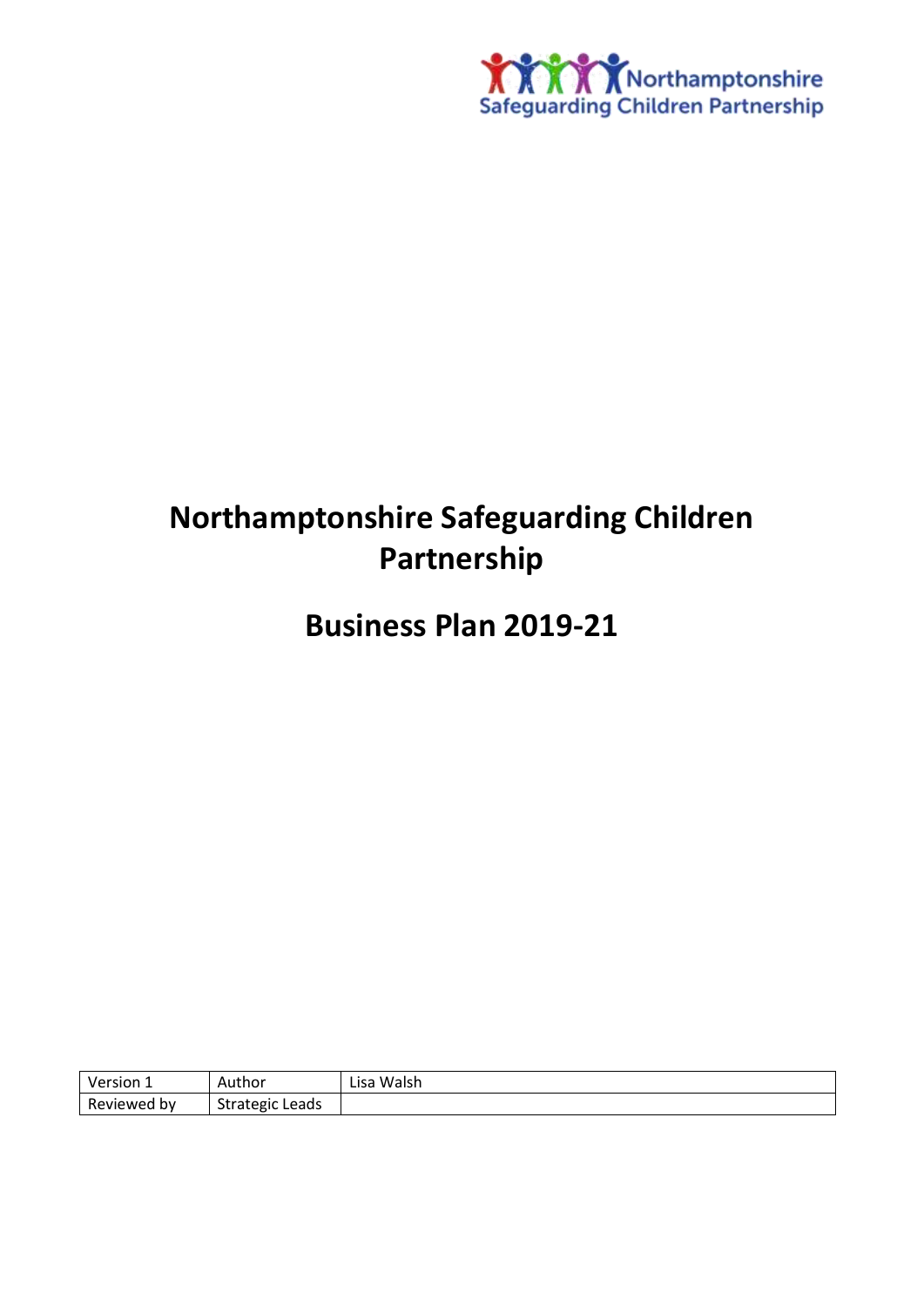

#### **NSCP Mission Statement**

For the children and young people of Northamptonshire to be as safe as they can be from harm, exploitation and neglect.

#### **1. Introduction**

The Northamptonshire Safeguarding Children Partnership (NSCP) Business Plan outlines the key priorities for 2019-2021 and is an interim plan in line with the transition to new local safeguarding arrangements and child death review arrangements set out in Working Together to Safeguard Children 2018 (published June 2018).

On 31<sup>st</sup> October 2018, the Business Office functions between the NSCP and Northamptonshire Safeguarding Adults Board (NSAB) split to allow the NSCP to prioritise structuring the new safeguarding partnership arrangements to ensure children and young people in the county continue to be safeguarded and supported by all agencies.

The transition to the new safeguarding arrangements will be published by June 2019 and embedded by the end of September 2019. Once agreed, Northamptonshire Safeguarding Children Board will cease to exist and the new safeguarding arrangements will be known as Northamptonshire Safeguarding Children Partnership.

The framework for the three local safeguarding partners (Northamptonshire County Council, Nene and Corby Clinical Commissioning Groups and Northamptonshire Police) will set out arrangements to work together to safeguard and promote the welfare of local children including identifying and responding to their needs.

The purpose of these local arrangements is to support and enable local agencies to work together in a system where:

- **Excellent practice is the norm**
- **Partner agencies hold one another to account effectively**
- **There is early identification of "new" safeguarding issues**
- **Learning is promoted and embedded**
- **Information is shared effectively**
- **The public can feel confident that children are protected from harm**

In addition, the Safeguarding Partnership's values are:

- 1. A child centred approach to safeguarding ensuring their voice is heard and understood;
- 2. Effective ways to identify and support children and families who would benefit from early help;
- 3. A culture of continuous review and learning; and
- 4. Constructive and mutual challenge between partners to keep children safe.

The Safeguarding Partnership arrangements are supported by the following operational groups that meet on a bi-monthly or quarterly basis:

- Early Help Sub Group (to monitor key priority 1)
- Child Exploitation Sub Group (to monitor key priority 2)
- Quality & Governance Sub Group**\*** (to monitor key priority 3)
- Local Learning Review Sub Group

**\****The Quality & Governance Sub Group will also convene a Learning & Development Working Group to consider additional training when a need is identified and convene a Policy & Procedures Sub Group when required.*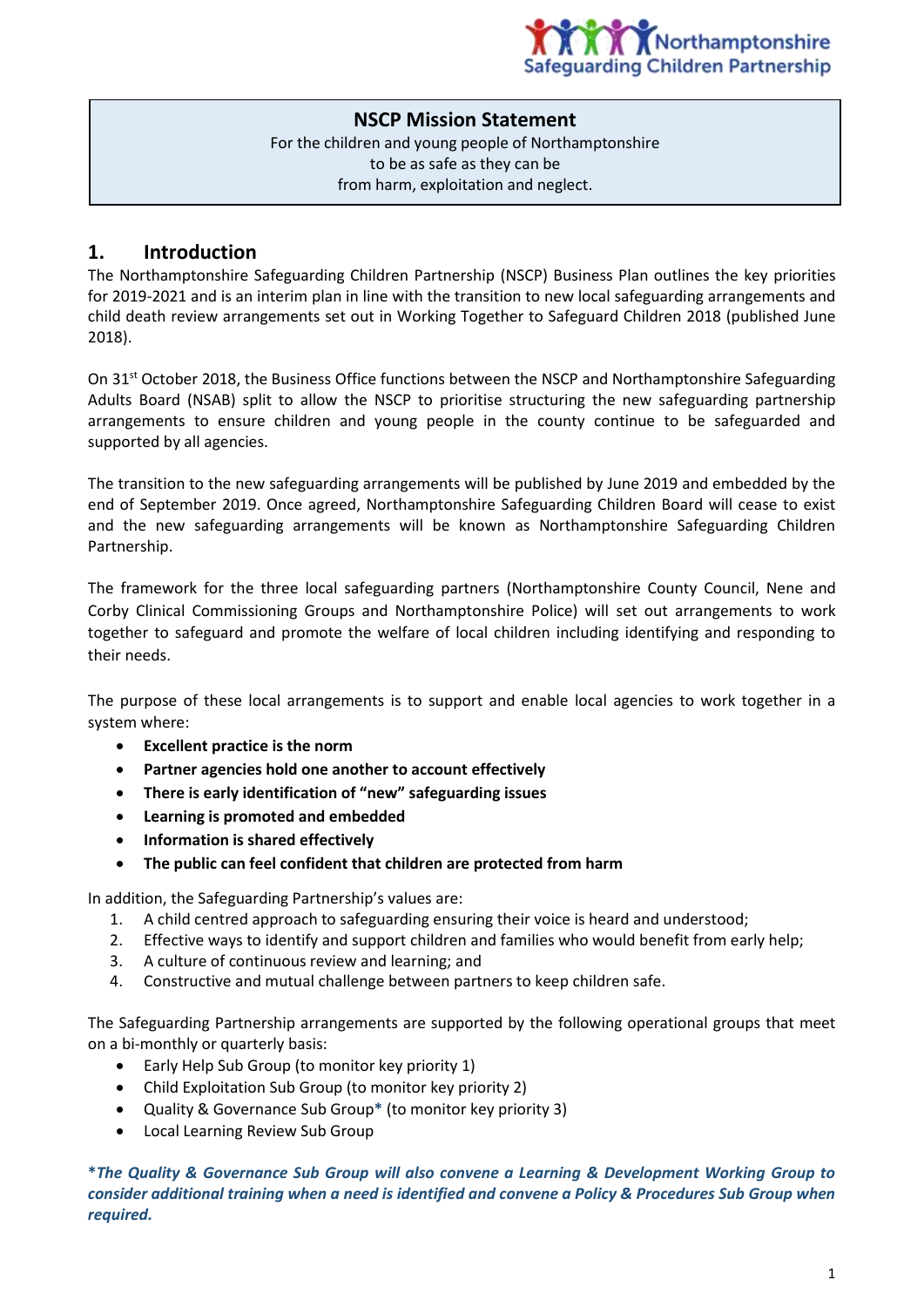

### **2. Statutory Objectives**

Local authorities, working with partner organisations and agencies, have specific duties to safeguard and promote the welfare of all children in their area. The Children Act 2004, as amended by the Children and Social Work Act 2017, strengthens these arrangements by placing new duties on key agencies in a local area. Specifically the police, clinical commissioning groups and local authority are under a duty to make arrangements to work together, and with other partners locally, to safeguard and promote the welfare of all children in their area.

## **3. Priorities for 2019-21**

For 2019-21 there are three agreed priority areas:

| Key Priorities for 2019-21 |                                                                                 |
|----------------------------|---------------------------------------------------------------------------------|
|                            | Taking positive action early enough to protect children.                        |
|                            | To support children, young people and families who are at risk of exploitation. |
| 3.                         | To work effectively as a partnership and support our staff.                     |

The expectation from the safeguarding children partnership is that leads for each of these priorities areas will report to Board quarterly to highlight the work being undertaken across the partnership and provide assurance that:

- 1. There is a multi-agency approach to reduce exploitation and harm to children and young people across these key areas, and that information is shared across the partnership to ensure the earliest intervention is undertaken to support those at most risk;
- 2. That partners make the best use of the data available to include demographics, locality, patterns and trends;
- 3. That partners clearly identify:
	- a. what has worked well;
	- b. what has not worked so well;
	- c. what has not worked so well; and
	- d. how can this be improved including gaps and barriers.
- 4. That partners provide information on all services being provided to those most at risk;
- 5. That partners are accountable to evidence the positive outcomes achieved for those children, young people and their families identified from the data provided; and
- 6. That partners are responsible for the dissemination of learning from reviews to all their staff.

The Learning and Improvement Framework will continue to be adopted by the partnership to support the quality of safeguarding practice and will include:

- a. A continuous programme of priority training and e-learning opportunities for practitioners.
- b. Analysis of training returns to inform the future planning of the training programme.
- c. A multi-agency approach to learning from case audits and reviews will be disseminated and embedded across all local organisations and will include learning from:
	- i. Local learning reviews;
	- ii. Case mapping; and
	- iii. Single and multi-agency case reviews.
- d. In line with Working Together 2018 guidance, a thorough audit programme will be undertaken with consideration for a specific focus on the Voluntary Community Sector (VCS) and Faith Groups.

| Taking positive action early enough to protect children |                                                                                                                                 |  |
|---------------------------------------------------------|---------------------------------------------------------------------------------------------------------------------------------|--|
|                                                         | Ensure a greater understanding and consistent application of Thresholds cross the partnership<br>with a particular focus on T2. |  |
|                                                         | Revise current Thresholds and Pathways document to reflect Signs of Safety approach.                                            |  |